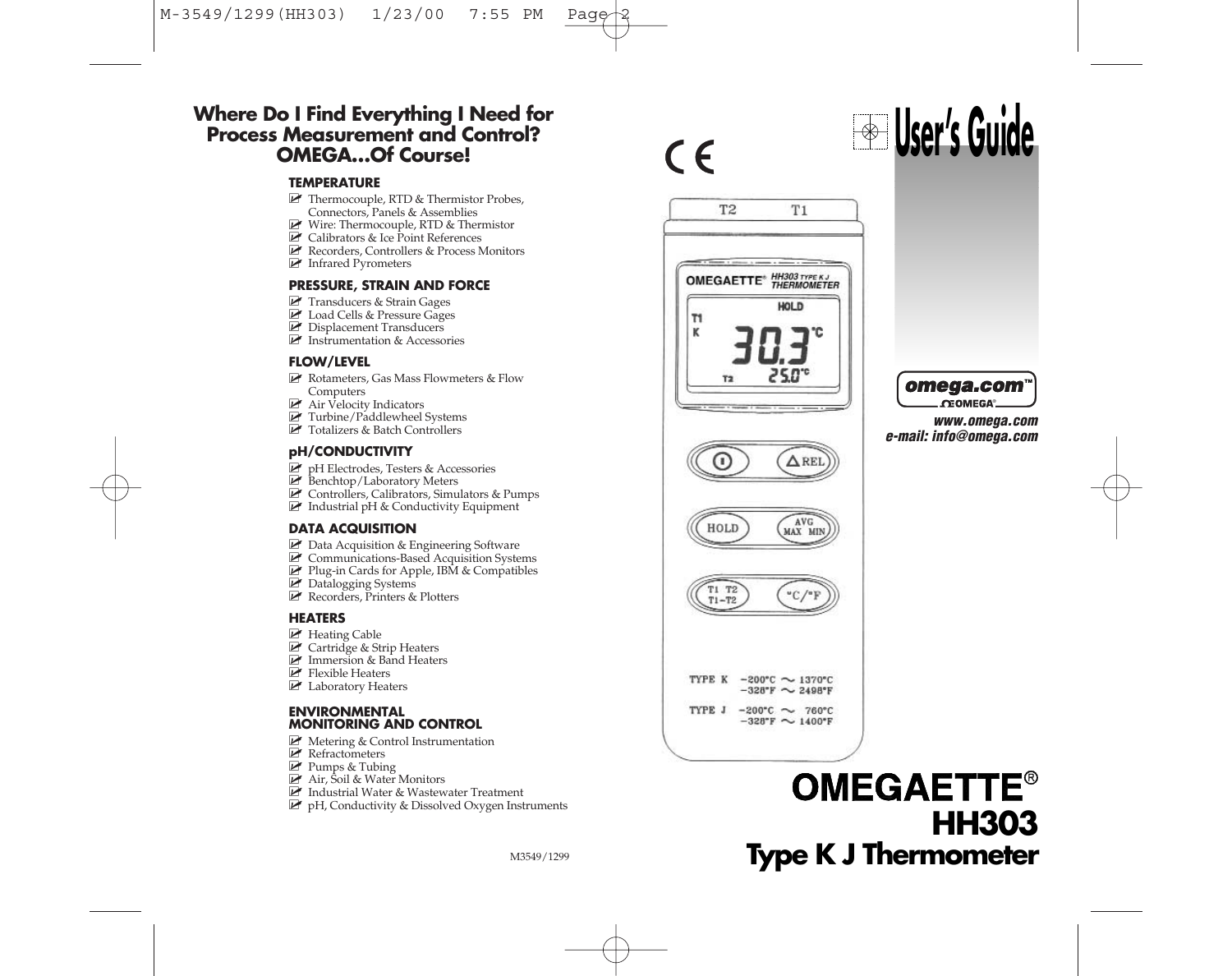

| <b>OMEGAnet<sup>®</sup> On-Line Service</b> | Internet e-mail |
|---------------------------------------------|-----------------|
| www.omega.com                               | info@omega.com  |

#### **Servicing North America:**

|                                       | servicing ivorm America;                                                                                                                                                                                                                    |                                                                           |
|---------------------------------------|---------------------------------------------------------------------------------------------------------------------------------------------------------------------------------------------------------------------------------------------|---------------------------------------------------------------------------|
| USA:<br>ISO 9001 Certified            | One Omega Drive, Box 4047<br>Stamford CT 06907-0047<br>Tel: (203) 359-1660<br>e-mail: info@omega.com                                                                                                                                        | FAX: (203) 359-7700                                                       |
| Canada:                               | 976 Bergar<br>Laval (Quebec) H7L 5A1<br>Tel: (514) 856-6928<br>e-mail: info@omega.ca                                                                                                                                                        | FAX: (514) 856-6886                                                       |
|                                       | For immediate technical or application assistance:                                                                                                                                                                                          |                                                                           |
|                                       | USA and Canada: Sales Service: 1-800-826-6342 / 1-800-TC-OMEGA®<br>Customer Service: 1-800-622-2378 / 1-800-622-BEST <sup>®</sup><br>Engineering Service: 1-800-872-9436 / 1-800-USA-WHEN®<br>TELEX: 996404 EASYLINK: 62968934 CABLE: OMEGA |                                                                           |
| Mexico:                               | Tel: (001) 800-826-6342<br>En Español: (001) 203-359-7803                                                                                                                                                                                   | FAX: (001) 203-359-7807<br>e-mail: espanol@omega.com<br>info@omega.com.mx |
|                                       | <b>Servicing Europe:</b>                                                                                                                                                                                                                    |                                                                           |
| Benelux:                              | Postbus 8034, 1180 LA Amstelveen, The Netherlands<br>Tel: +31 (0)20 6418405<br>Toll Free in Benelux: 0800 0993344<br>e-mail: nl@omega.com                                                                                                   | FAX: +31 (0)20 6434643                                                    |
| Czech Republic:                       | Rudé armády 1868, 733 01 Karviná 8<br>Tel: +420 (0)69 6311899<br>Toll Free: 0800-1-66342                                                                                                                                                    | FAX: +420 (0)69 6311114<br>e-mail: czech@omega.com                        |
| France:                               | 9, rue Denis Papin, 78190 Trappes<br>Tel: +33 (0)130 621 400<br>Toll Free in France: 0800-4-06342<br>e-mail: france@omega.com                                                                                                               | FAX: +33 (0)130 699 120                                                   |
| Germany/Austria:                      | Daimlerstrasse 26, D-75392 Deckenpfronn, Germany<br>Tel:+49 (0)7056 3017<br>Toll Free in Germany: 0800 TC-OMEGA <sup>5M</sup><br>e-mail: germany@omega.com                                                                                  | FAX: +49 (0)7056 8540                                                     |
| United Kingdom:<br>ISO 9002 Certified | One Omega Drive, River Bend Technology Centre<br>Northbank, Irlam, Manchester<br>M44 5EX United Kingdom<br>Tel: +44 (0)161 777 6611                                                                                                         | FAX: +44 (0)161 777 6622                                                  |

It is the policy of OMEGA to comply with all worldwide safety and EMC/EMI regulations that apply. OMEGA is constantly pursuing certification of its products to the European New Approach Directives. OMEGA will add the CE mark to every appropriate device upon certification. The information contained in this document is believed to be correct, but OMEGA Engineering, Inc. accepts no liability for any errors it contains, and reserves the right to alter specifications without notice.

Toll Free in United Kingdom: 0800-488-488 e-mail: sales@omega.co.uk

**WARNING:** These products are not designed for use in, and should not be used for, patient-connected applications.

#### **WARRANTY/DISCLAIMER**

OMEGA ENGINEERING, INC. warrants this unit to be free of defects in materials and workmanship for a period of **13 months** from date of purchase. OMEGA's WARRANTY adds an additional one (1) month grace period to the normal **one (1) year product warranty** to cover handling and shipping time. This ensures that OMEGA's customers receive maximum coverage on each product.

If the unit malfunctions, it must be returned to the factory for evaluation. OMEGA's Customer Service Department will issue an Authorized Return (AR) number immediately upon phone or written request. Upon examination by OMEGA, if the unit is found to be defective, it will be repaired or replaced at no charge. OMEGA's WARRANTY does not apply to defects resulting from any action of the purchaser, including but not limited to mishandling, improper interfacing, operation outside of design limits, improper repair, or unauthorized modification. This WARRANTY is VOID if the unit shows evidence of having been tampered with or shows evidence of having been damaged as a result of excessive corrosion; or current, heat, moisture or vibration; improper specification; misapplication; misuse or other operating conditions outside of OMEGA's control. Components which wear are not warranted, including but not limited to contact points, fuses, and triacs.

**OMEGA is pleased to offer suggestions on the use of its various products. However, OMEGA neither assumes responsibility for any omissions or errors nor assumes liability for any damages that result from the use of its products in accordance with information provided by OMEGA, either verbal or written. OMEGA warrants only that the parts manufactured by it will be as specified and free of defects. OMEGA MAKES NO OTHER WARRANTIES OR REPRESENTATIONS OF ANY KIND WHATSOEVER, EXPRESS OR IMPLIED, EXCEPT THAT OF TITLE, AND ALL IMPLIED WARRANTIES INCLUDING ANY WARRANTY OF MERCHANTABILITY AND FITNESS FOR A PARTICULAR PURPOSE ARE HEREBY DISCLAIMED. LIMITATION OF LIABILITY: The remedies of purchaser set forth herein are exclusive, and the total liability of OMEGA with respect to this order, whether based on contract, warranty, negligence, indemnification, strict liability or otherwise, shall not exceed the purchase price of the component upon which liability is based. In no event shall OMEGA be liable for consequential, incidental or special damages.**

CONDITIONS: Equipment sold by OMEGA is not intended to be used, nor shall it be used: (1) as a "Basic Component" under 10 CFR 21 (NRC), used in or with any nuclear installation or activity; or (2) in medical applications or used on humans. Should any Product(s) be used in or with any nuclear installation or activity, medical application, used on humans, or misused in any way, OMEGA assumes no responsibility as set forth in our basic WARRANTY/ DISCLAIMER language, and, additionally, purchaser will indemnify OMEGA and hold OMEGA harmless from any liability or damage whatsoever arising out of the use of the Product(s) in such a manner.

**RETURN REQUESTS / INQUIRIES**<br>Direct all warranty and repair requests/inquiries to the OMEGA Customer Service Direct all warranty and repair requests/inquiries to the OMEGA Customer Service<br>Department. BEFORE RETURNING ANY PRODUCT(S) TO OMEGA, PURCHASER MUST<br>OBTAIN AN AUTHORIZED RETURN (AR) NUMBER FROM OMEGA'S CUSTOMER SERVICE<br>DEP should then be marked on the outside of the return package and on any correspondence. The purchaser is responsible for shipping charges, freight, insurance and proper packaging

to prevent breakage in transit. FOR **WARRANTY** RETURNS, please have the following information available BEFORE contacting OMEGA: FOR **NON-WARRANTY** REPAIRS, consult OMEGA for current repair charges. Have

- 1. Purchase Order number under which the product was PURCHASED,
- 
- 2. Model and serial number of the product<br>under warranty, and<br>3. Repair instructions and/or specific
- problems relative to the product.

1. Purchase Order number to cover the COST of the repair, 2. Model and serial number of the product, and 3. Repair instructions and/or specific problems relative to the product. OMEGA's policy is to make running changes, not model changes, whenever an improvement is possible.

the following information available BEFORE contacting OMEGA:

This affords our customers the latest in technology and engineering. OMEGA is a registered trademark of OMEGA ENGINEERING, INC.

© Copyright 1999 OMEGA ENGINEERING, INC. All rights reserved. This document may not be copied, photocopied, reproduced, translated, or reduced to any electronic medium or machine-readable form, in whole or in part, without the prior written consent of OMEGA ENGINEERING, INC.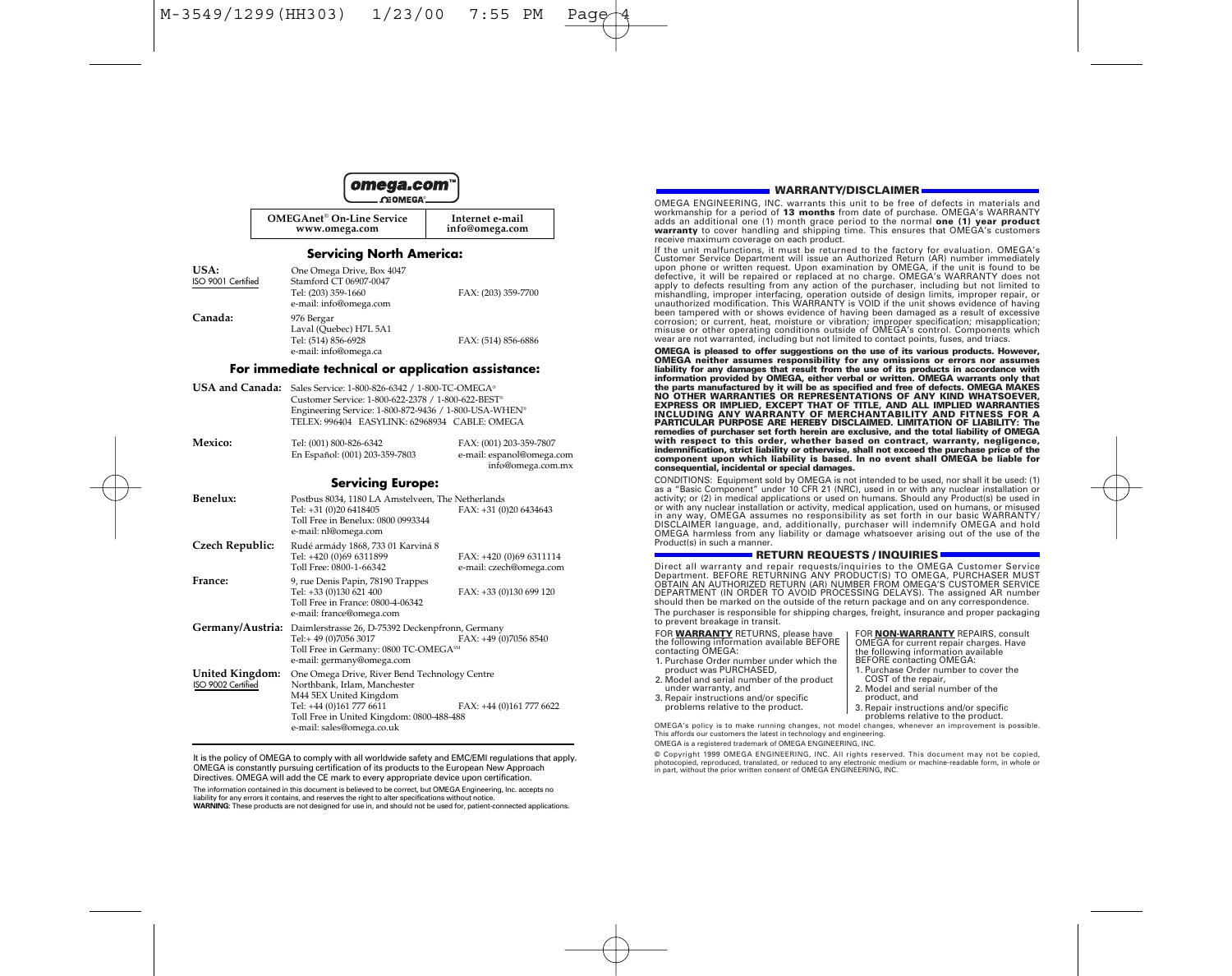# CONTENTS

|    | <b>TITLE</b>                                | PAGE |
|----|---------------------------------------------|------|
| L. |                                             |      |
| Н. |                                             |      |
|    | III. Symbol Definition and Button           |      |
|    |                                             |      |
|    |                                             |      |
|    |                                             |      |
|    |                                             |      |
|    |                                             |      |
|    |                                             |      |
|    |                                             |      |
|    |                                             |      |
|    | 4.8 MAX/MIN/AVG Operation for Main Display8 |      |
|    |                                             |      |
|    |                                             |      |
|    |                                             |      |

# $\overline{2}$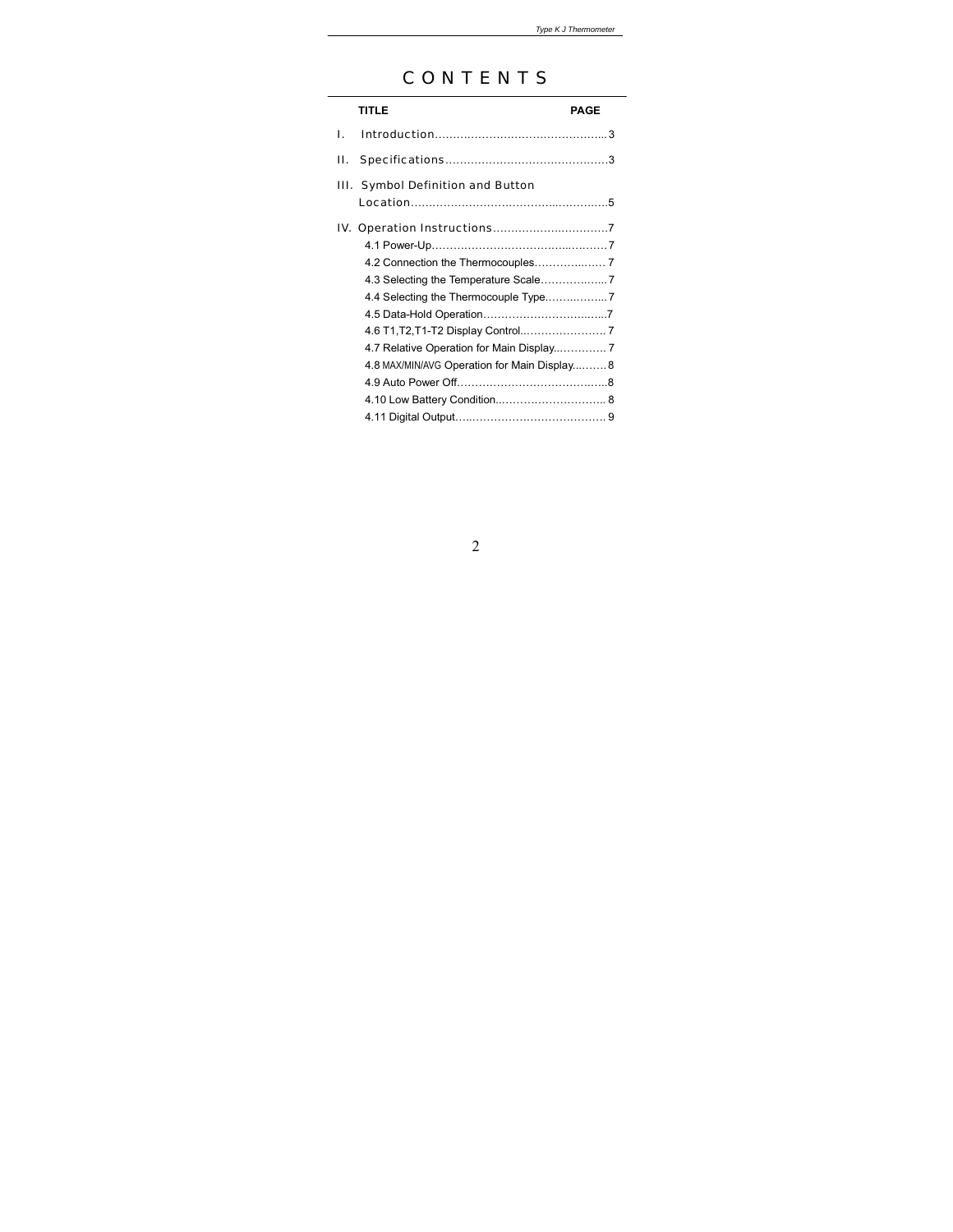I. Introduction:

This instrument is a digital thermometer for use with any K-type and J-type thermocouple as temperature sensor. Temperature indication follows National Bureau of Standards and IEC584 temperature/voltage table for K-type and J-type thermocouples.

## II. Specifications:

| <b>Numerical Display:</b><br><b>Measurement Range:</b> | 4 digital liquid crystal display            |                                                                                                         |  |
|--------------------------------------------------------|---------------------------------------------|---------------------------------------------------------------------------------------------------------|--|
|                                                        | K-Type: -200°C ~ 1370°C                     | $-328^{\circ}F - 2498^{\circ}F$                                                                         |  |
|                                                        | J-Type: $-200^{\circ}$ C ~ 760 $^{\circ}$ C | $-328$ °F ~ 1400°F                                                                                      |  |
| <b>Resolution:</b>                                     |                                             |                                                                                                         |  |
| K-Type:                                                |                                             | $-200^{\circ}$ C $-800^{\circ}$ C $-0.1^{\circ}$ C: 800 $^{\circ}$ C $-1370^{\circ}$ C 1 $^{\circ}$ C   |  |
|                                                        |                                             | -328°F~1000°F 0.1°F; else 1°F                                                                           |  |
| J-Type:                                                |                                             | $-200^{\circ}$ C ~ 600 $^{\circ}$ C 0.1 $^{\circ}$ C; 600 $^{\circ}$ C ~760 $^{\circ}$ C 1 $^{\circ}$ C |  |
|                                                        | -328°F~1000°F 0.1°F: else 1°F               |                                                                                                         |  |
|                                                        | Maximum Voltage at Thermocouple Input:      |                                                                                                         |  |

## 60V DC, or 24Vrms AC

**Environmental:**

- ο Operating Temperature and Humidity:
- $0^{\circ}$ C ~50°C (32°F ~ 122°F) ; 0 ~ 80% RH
- ο Storage Temperature and Humidity:
- -10°C to 60°C (14°F ~ 140°F); 0 ~ 80% RH
- ο Altitude up to 2000 meters.

#### **Accuracy: at ( 23 ± 5°C )**

| Range                                        | Accuracy                                            |
|----------------------------------------------|-----------------------------------------------------|
| K-Type -200 $^{\circ}$ C ~ 1370 $^{\circ}$ C | $\pm (0.1\% \text{ reading} + 0.7\degree \text{C})$ |
| J-Type -2000°C ~ 760°C                       | $\pm$ (0.1% reading + 0.7°C)                        |
| K-Type -328°F ~ 2498°F                       | $\pm$ (0.1% reading + 1.4°F)                        |
| J-Type -328°F ~ 1400°F                       | $\pm (0.1\% \text{ reading} + 1.4\degree \text{F})$ |

For T1-T2 Measurement, the accuracy is ±(0.2% T1-T2 reading + 1.7°C) or  $\pm$ (0.2% T1-T2 reading + 3.4°F)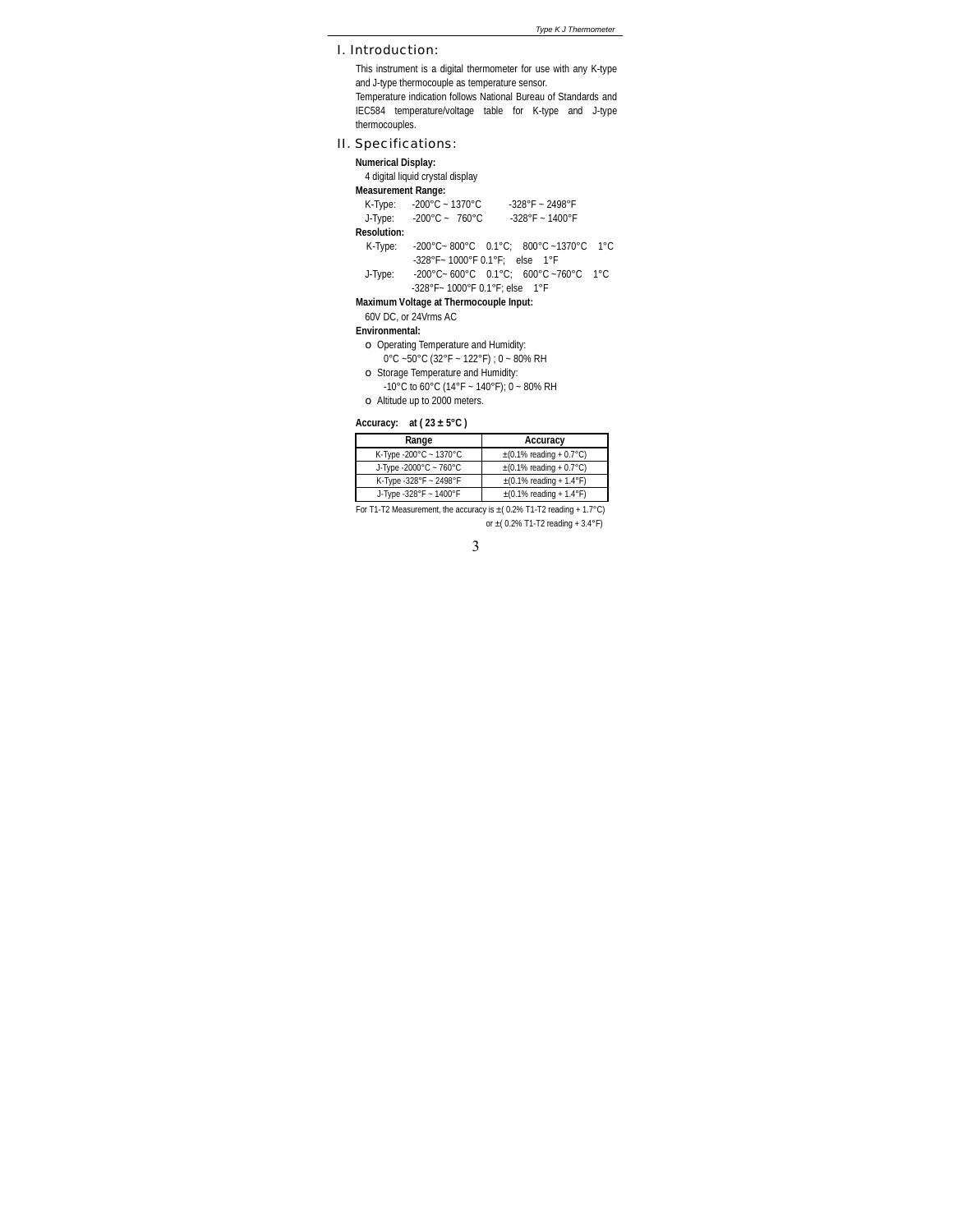**Temperature Coefficient:** For ambient temperatures from  $0^{\circ}$ C ~ 18°C and 28°C ~ 50°C, for each °C ambient below 18°C or above 28°C add the following tolerance into the accuracy spec. 0.01% of reading + 0.03°C ( 0.01% of reading + 0.06°F ) **Note:** The basic accuracy Specification does not include the error of the probe please refer to the probe accuracy specification for additional details. **Sample Rate:** 2.5 times per second **Dimension:** 184x 64x 30mm **Weight:** 210g Approx.(7.4oz) **Accessory:** K Type Bead Probe, Battery, Carrying Case, Instruction Menu. **Option:** Soft Ware Package ( Program, RS232 Connection Cable) , AC Adapter. **Power requirement:** 9 Volt Battery, NEDA 1604 or JIS 006P or IEC6F22 **Battery Life:** Approx. 100hrs with alkaline battery **AC Adapter:**  $9V_{DC}$   $\pm$ 15% 100mA ; Plug Diameter: 3.5 $\times$  1.35mm

 $\overline{4}$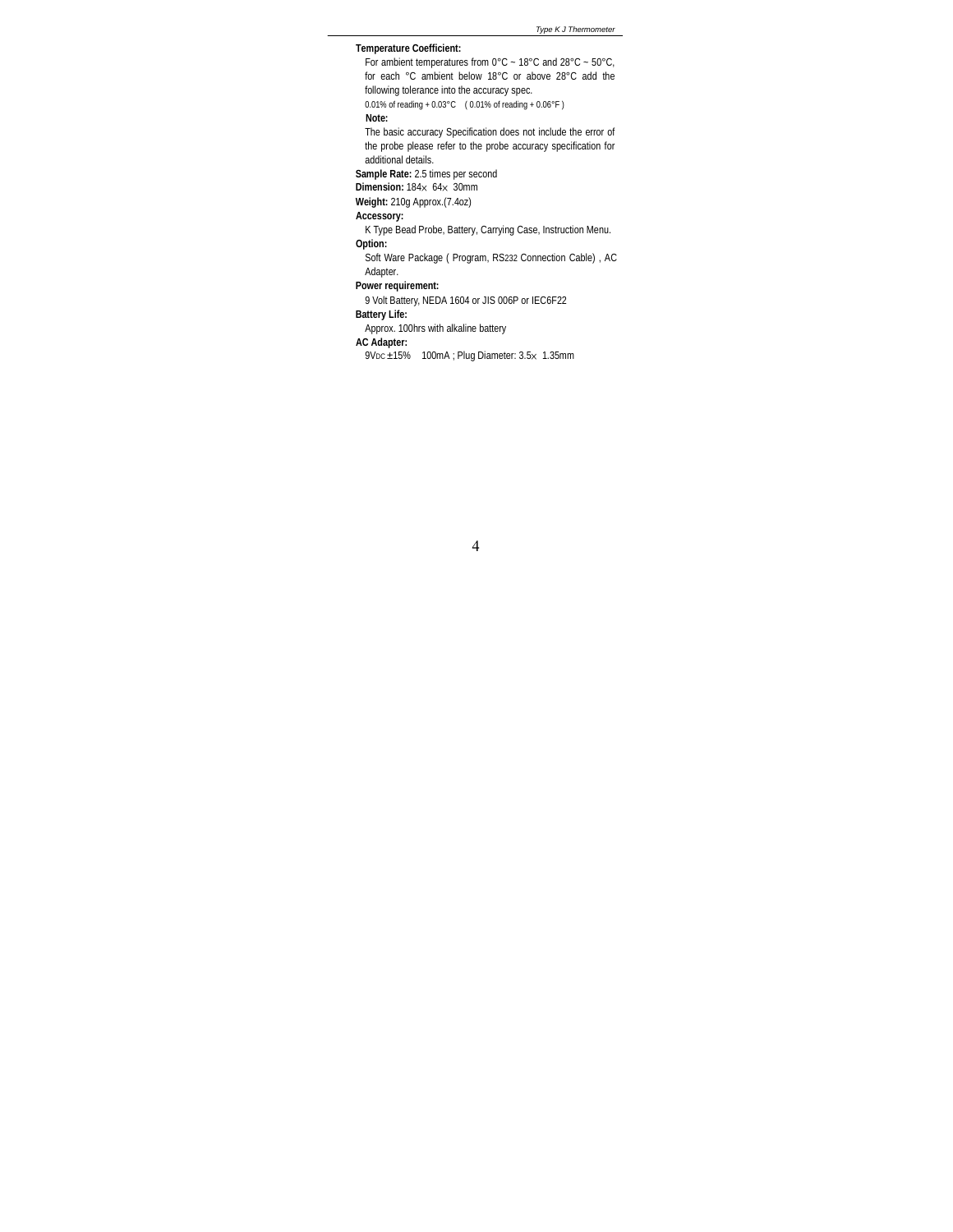*Type K J Thermometer*

III. Symbol Definition and Button Location:



- :This indicates that the minus temperature is sensed.
- °C °F :Centigrade and Fahrenheit indication.
- K J :Thermocouple Type Indication
- HOLD :This indicates that the display data is being hold.
- MAX :The Maximum value is now being displayed
- **MIN** :The Minimum value is now being displayed
- AVG : The Average value is now being displayed.
- $\triangle$ REL :The reading is now under Relative Mode.

:The Battery is not sufficient for proper operation.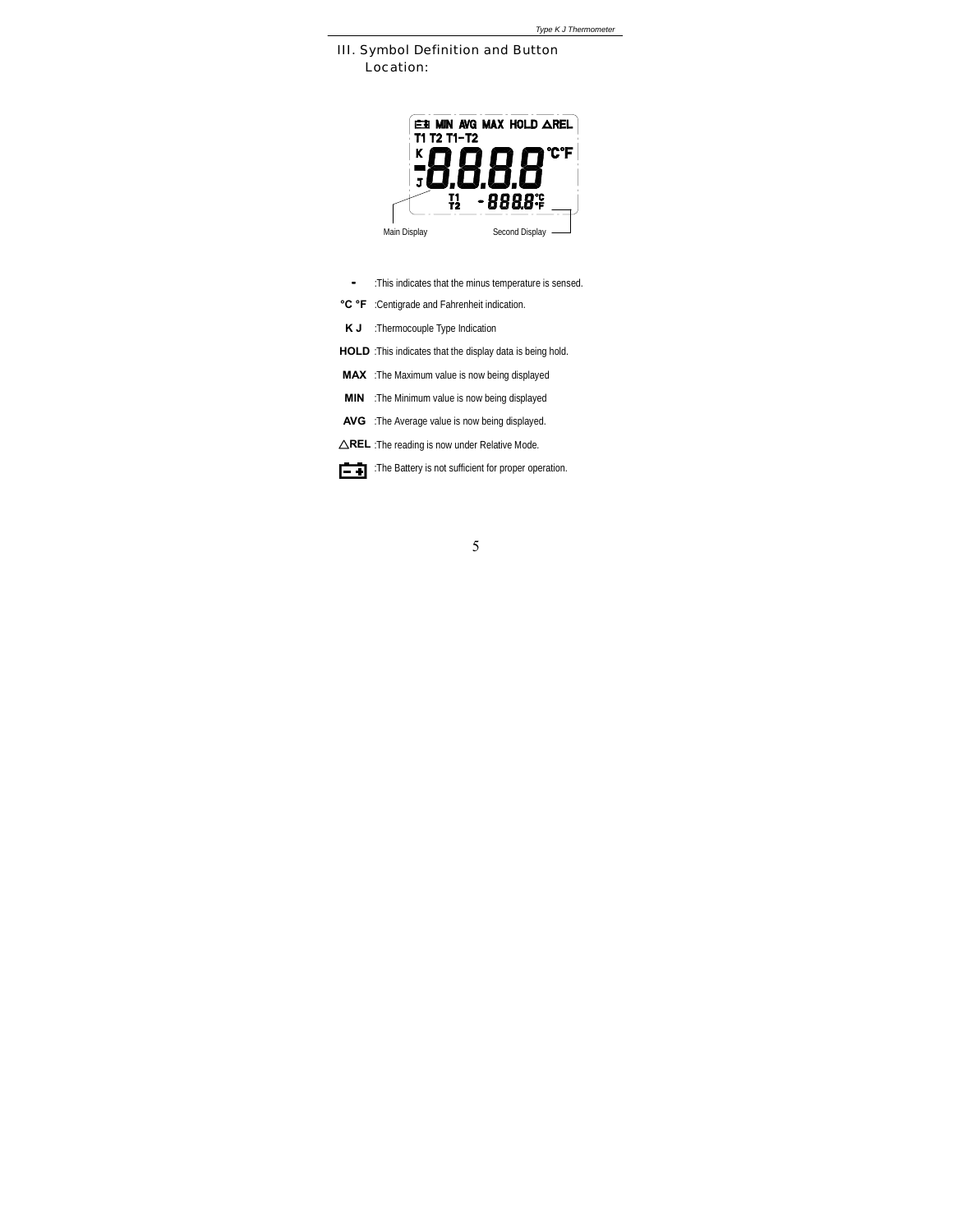



- 1 T1 K J type temperature sensor connector
- 2 T2 K J type temperature sensor connector
- 3 LCD display
- 4 ON/OFF button
- 5 HOLD button
- 6 T1, T2, T1-T2 control button
- 7 Relative readout button
- 8 MAX MIN Average control button
- <sup>o</sup> °C, °F control button
- <sup>10</sup> Digital output connector
- <sup>1</sup> AC power adapter connector
- @ Tripod connector
- <sup>(3</sup> Battery cabinet cover

 $\sqrt{6}$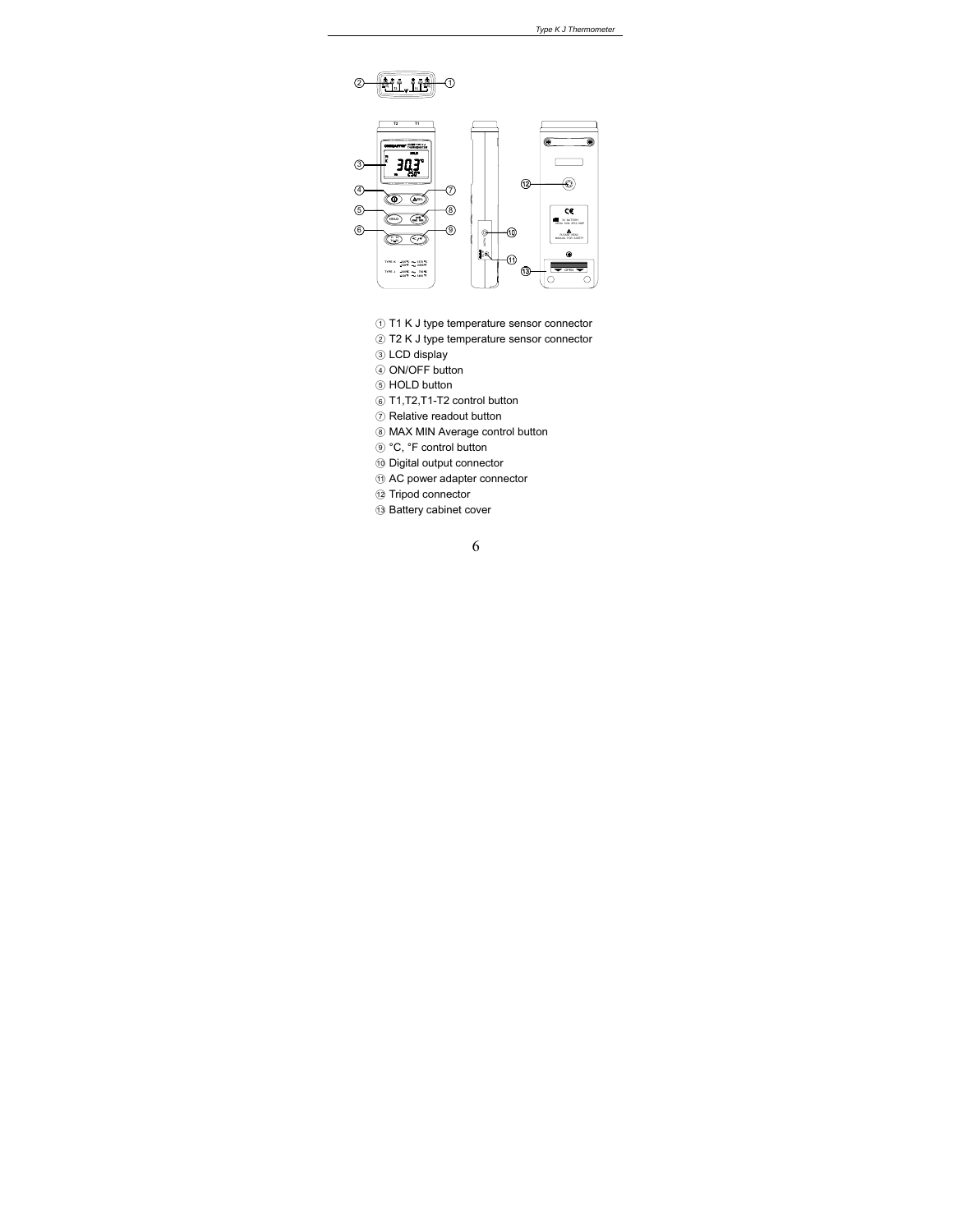*Type K J Thermometer*

IV. Operation Instructions :

#### **4.1 Power-Up**

Press the  $\bigcirc$  key to turn the thermometer On or OFF.

#### **4.2 Connection the Thermocouples**

For measurement, plug the thermocouple into the input connectors.

## **4.3 Selecting the Temperature Scale**

When the meter was first power on, the default scale setting is set at Celsius (°C) scale. The user may change it to Fahrenheit (°F) by pressing " **°C/°F** " button and vice versa to Celsius.

## **4.4 Selecting the Thermocouple Type**

By default, when the meter is powered on, it is K-Type, One may press and hold "**°C/°F**" button and then power on the meter, then it will change to J-Type.

## **4.5 Data-Hold Operation**

The user may hold the present reading and keep it on the display by pressing the "**HOLD**" button. When the held data is no longer needed, one may release the data-hold operation by pressing "**HOLD**" button again.

**When the meter is under Data Hold operation, the "△REL",** and " **°C/°F** " button are disabled.

## **4.6 T1,T2,T1-T2 Display Control:**

One may select T1,T2 or T1-T2 to show on the main display by pressing  $\binom{n}{n-m}$  button. When T1 or T2 is select to show on the main display, the other temperature will be shown on the second display. When one select T1-T2 to show on the main display, T1 and T2 will be shown on the second display alternately.

#### **4.7 Relative Operation for Main Display:**

When one press the "AREL" button, the meter will memorize the present reading and the difference between the new reading and the memorized data will be shown on the display. Press the " **REL**" button again to exit the Relative operation.

 $\overline{7}$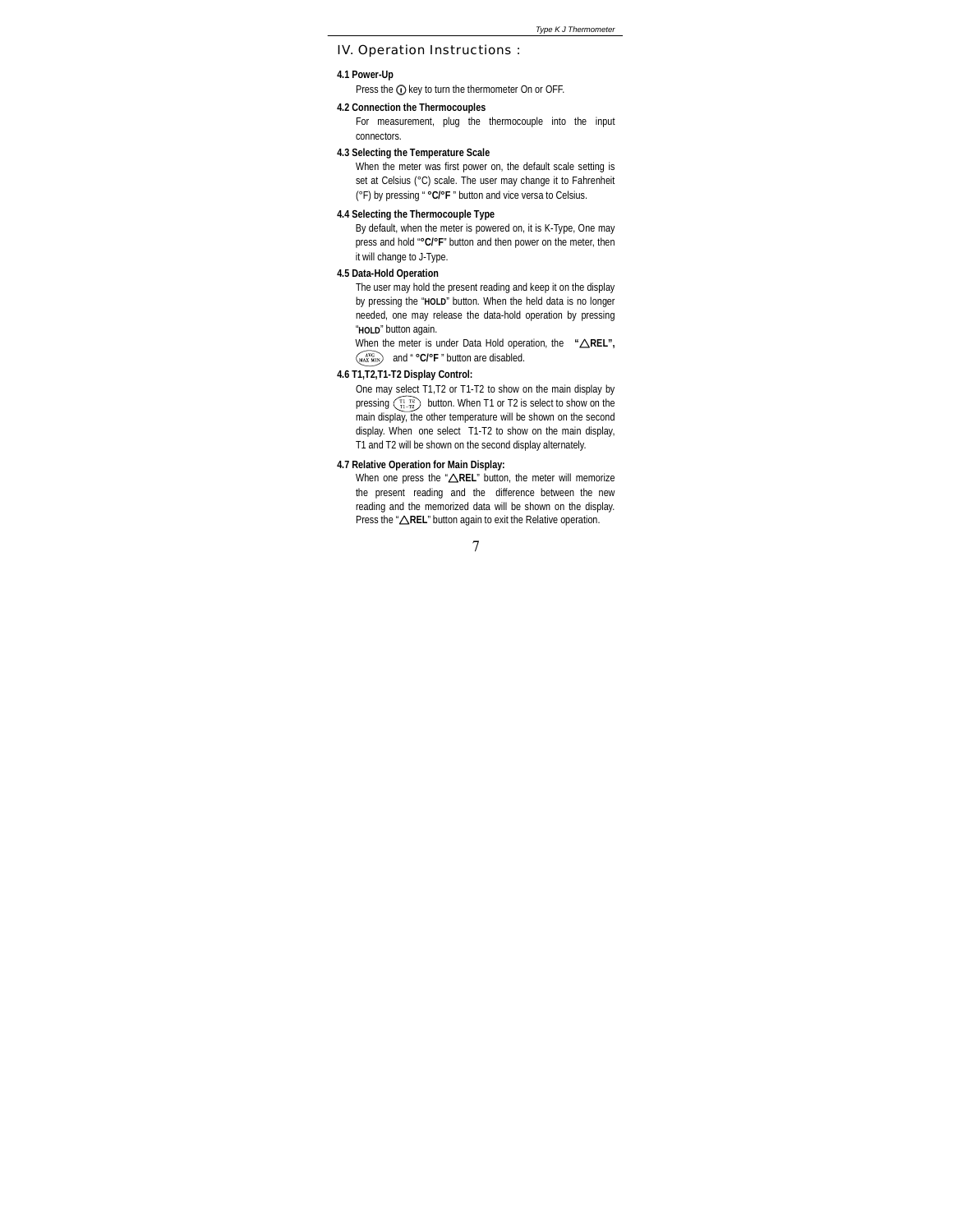## **4.8 MAX/MIN/AVG Operation for Main Display:**

When one press the  $\left(\frac{1}{2}X\right)$  button the meter will enter the MAX/MIN mode. Under this mode the maximum value, minimum value and average value of latest 4 data is kept in the memory simultaneously and updated with every new data.

When the MAX symbol is display, the Maximum is shown on the display.

Press  $(x_0, x_0)$  again, then the NIN symbol is on the display and also the minimum reading.

Press  $(x_0, x_0, y_0)$  again, the AVG symbol is on the display and also the average reading.

Press  $\widetilde{\mathbf{w}}_k$  again, MAX, MIN and AVG will blink together. This means that all these data is updated in the memory and the reading is the present temperature.

One may press  $\overbrace{\textbf{maxmax}}$  to circulate the display mode among these options.

When the meter is under (with operation, "
∧REL" and **" °C/°F "** are disabled.

To exit the MAX/MIN mode, one may press and hold  $(x)$  for two seconds.

#### **4.9 Auto Power Off:**

By default, when the meter is powered on, it is under auto power off mode. The meter will power itself off after 30 minutes if no key operation or RS232 communication.Key combination at power on or RS232 communication can disable auto power off.

One may press and hold "**HOLD**" button and then power on the meter and there will be two successive beeps to indicate that auto power off is disabled.

## **4.10 Low Battery Condition**

When the battery voltage is under proper operation requirement, the  $\overline{\phantom{1}}$  symbol will show on the LCD and the battery need to be replaced with new one.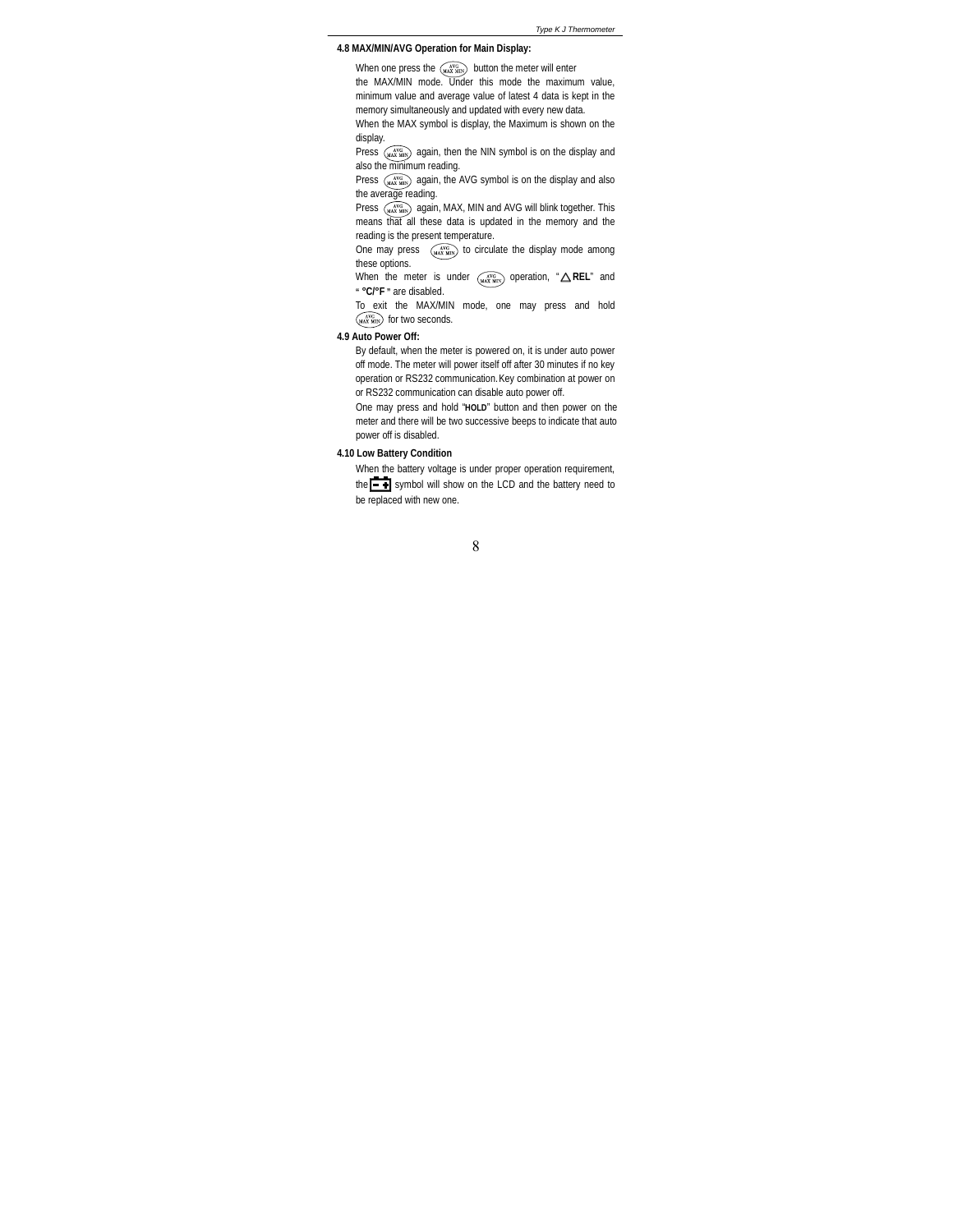**4.11 Digital Output:**

The Digital Output is a 9600bps N 81 serial interface.

- The RX is a 5V normal high input port.
- The TX is a 5V normal high output port.
- The command of Digital Output is list below.



| RS232 command     | <b>Function</b>          | <b>Remarks</b>      |
|-------------------|--------------------------|---------------------|
| K(ASC 4BH)        | Ask for model No.        | Send 4 bytes        |
| H(ASC 48H)        | Hold button              |                     |
| <b>T(ASC 54H)</b> | <b>TIMER button</b>      |                     |
| M(ASC 4DH)        | AVG/MAX/MIN button       |                     |
| N(ASC 4EH)        | Exit AVG/MAX/MIN mode    |                     |
| R(ASC 52H)        | <b>REL button</b>        |                     |
| C(ASC 43H)        | °C/°F button             |                     |
| A(ASC 41H)        | Inquire all encoded data | Send encoded 8 byte |

## **Command K:**

Return 4 bytes. For example, when sends command "K" to meter, it will return "3","0","3", ASCII(13) .

(0x13) represent T1,- 199.9°C, The total byte number should be 7+1+7+1+5+chr(13)=22Bytes

## **Command T:**

Equivalent to one pushing on the HOLD button.

#### **Command M:**

Equivalent to one pushing on the HOLD AVG/MAX/ MIN button and no message is returned.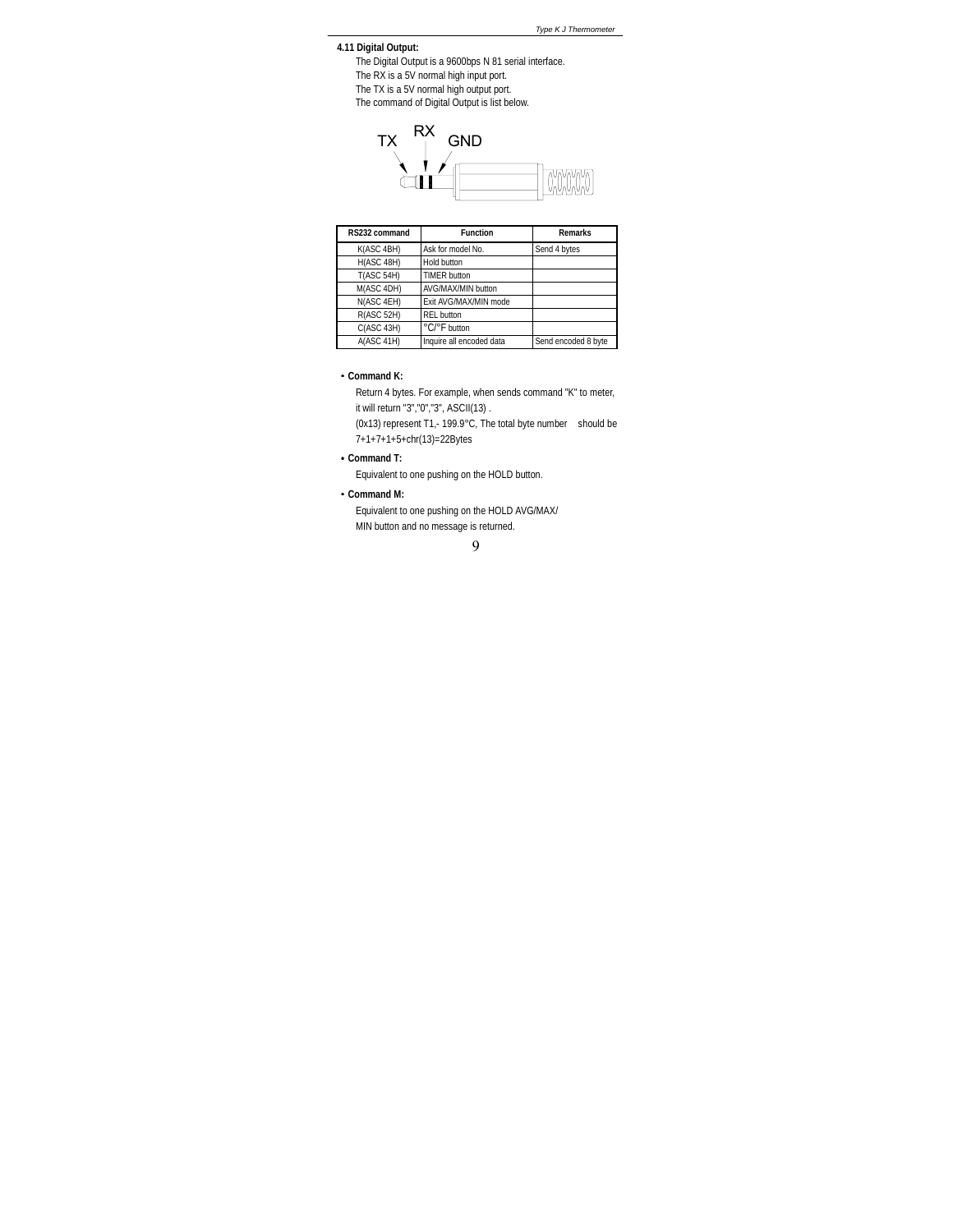**Command R:**

*Type K J Thermometer*

Equivalent to one pushing on the REL button and no message is returned.

**Command C:**

Equivalent to one pushing on the  $\degree \mathbb{C}/\degree \mathrm{F} \;$  button and no message is returned.

## **Command A:**

#### *1nd BYTE:*

The first byte is the start byte , it value is 2.

| 2" BYTE:       |                |                  |                                                    |                                      |      |      |      |                  |
|----------------|----------------|------------------|----------------------------------------------------|--------------------------------------|------|------|------|------------------|
| bit7           | bit6           |                  | bit <sub>5</sub>                                   | bit4                                 | bit3 | bit2 | bit1 | bit <sub>0</sub> |
| C/F            | Low Bat        |                  | K/J<br>Hold<br>RFL<br>MAX/AVG/MIN                  |                                      |      |      |      |                  |
| bit 2          | bit 1          | bit <sub>0</sub> |                                                    |                                      |      |      |      |                  |
| 0              | 0              | 0                |                                                    | $\rightarrow$ normal mode            |      |      |      |                  |
| $\Omega$       | 0              | 1                |                                                    | → MAXIMUN mode                       |      |      |      |                  |
| 0              | 1              | $\Omega$         |                                                    | $\rightarrow$ MINIMUN mode           |      |      |      |                  |
| 1              | 0              | $\Omega$         |                                                    | $\rightarrow$ AVG mode               |      |      |      |                  |
| 1              | 1              | 1                | $\rightarrow$ calculate MAX/MIN/AVG in back-ground |                                      |      |      |      |                  |
|                |                |                  |                                                    | and Icd "MAX""AVG""MIN" will flash.  |      |      |      |                  |
|                |                |                  | bit3: 1→0→K TYPE 1→J TYPE                          |                                      |      |      |      |                  |
| bit4: 1→RFL    |                |                  |                                                    |                                      |      |      |      |                  |
|                |                |                  | bit5: 1- HOLD $0 \rightarrow$ not HOLD             |                                      |      |      |      |                  |
|                |                |                  |                                                    | bit6: 1→LOW BATTERY 0→BATTERY NORMAL |      |      |      |                  |
|                | bit7: 1→℃ 0→°F |                  |                                                    |                                      |      |      |      |                  |
| $2^{nd}$ RVTF. |                |                  |                                                    |                                      |      |      |      |                  |

| $\cdot$<br><i><u><u>DIIL.</u></u></i> |                  |                  |       |      |       |       |                  |
|---------------------------------------|------------------|------------------|-------|------|-------|-------|------------------|
| bit7                                  | bit <sub>6</sub> | bit <sub>5</sub> | bit4  | bit3 | bit2  | bit1  | bit <sub>0</sub> |
|                                       |                  | point            | minus | 0L   | point | minus |                  |

bit0:1**→**main window value is OL, 0**→**not OL

bit1:1**→**main window value is minus, 0**→**main window value is plus. bit2:1→4<sup>th</sup> byte and 5<sup>th</sup> byte represent #### 0→4<sup>th</sup> byte and 5<sup>th</sup> byte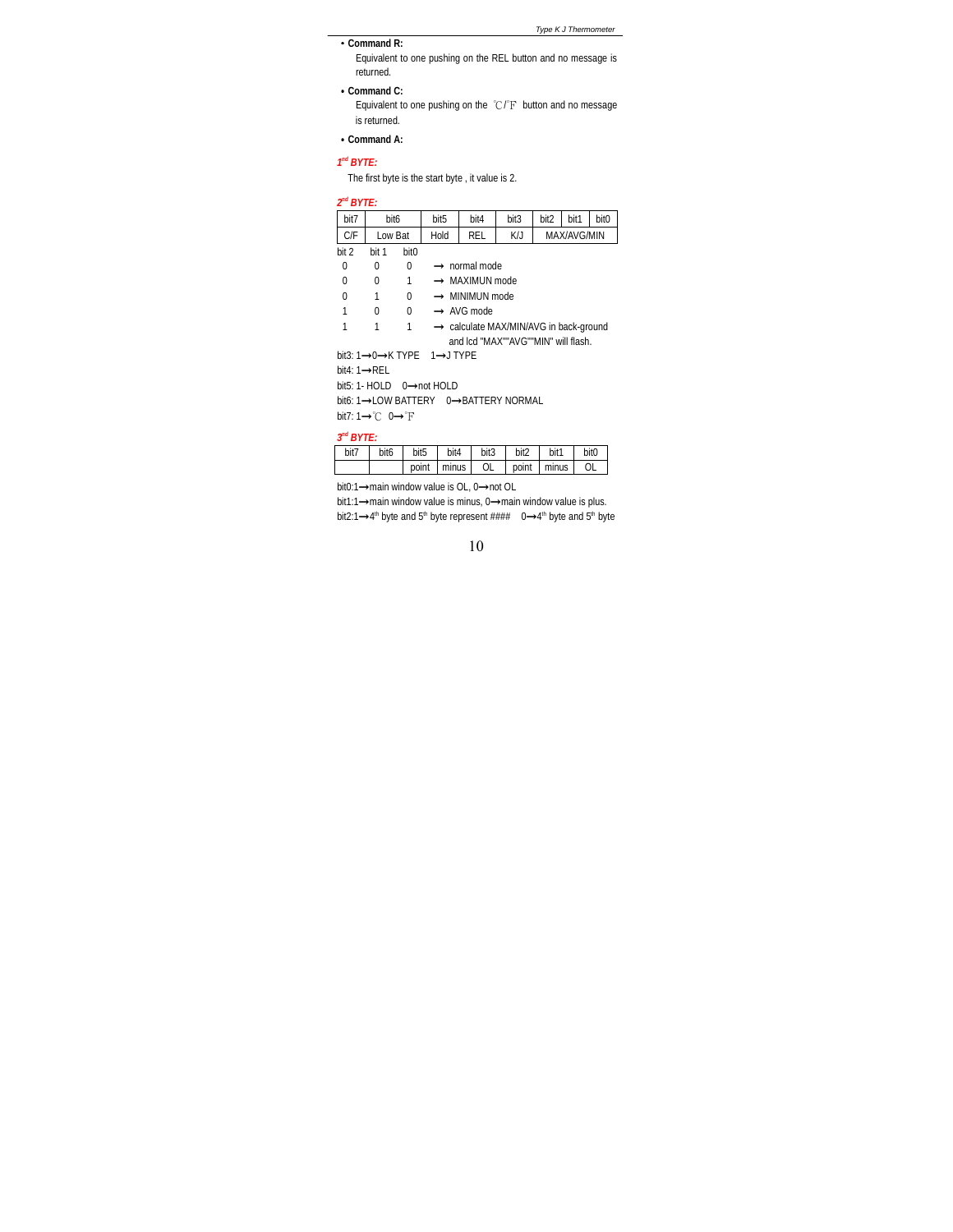represent  $\# \# \#$ 

 $11\,$ 

Type K J Thermometer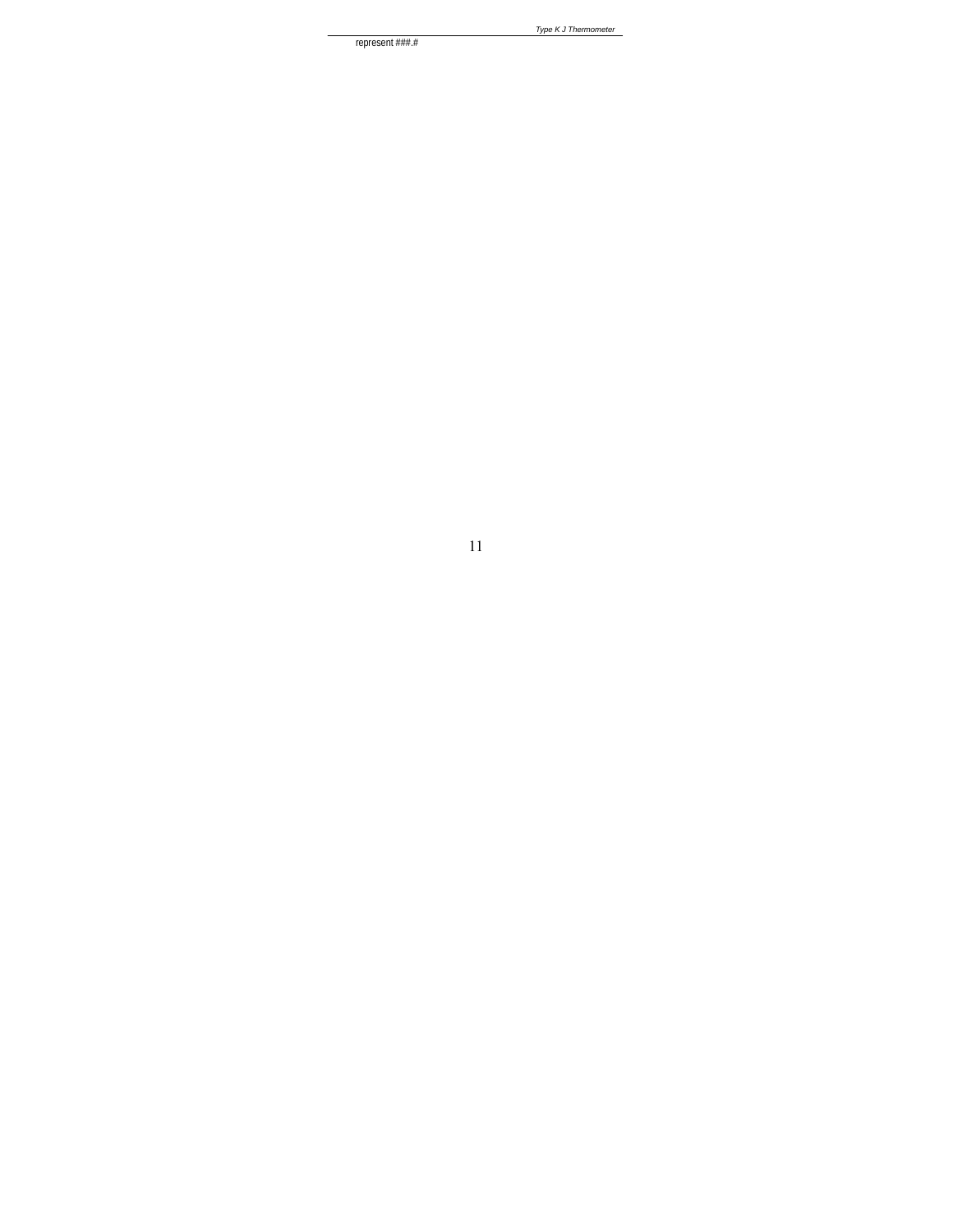```
Type K J Thermometer
```
bit3:1**→**sub window value is OL , 0**→**not OL bit4:1**→**sub window value is minus, 0**→**sub window value is plus. bit5:1→6<sup>th</sup> byte and 7<sup>th</sup> byte represent #### 0→6<sup>th</sup> byte and 7<sup>th</sup> byte represent ###.# bit7 bit6: 00**→**Main window is T1-T2,sub window is T1 01**→**Main window is T1-T2, sub window is T2 10**→**Main window is T1, sub window is T2 11**→**Main window is T2, sub window is T1 *4th BYTE:* first two BCD code of main window value.

- *5th BYTE:* last two BCD code of main window value
- 6<sup>th</sup> BYTE: first two BCD code of sub window value.
- *7th BYTE:* last two BCD code of sub window value.
- *8<sup>th</sup> BYTE:* The last byte is the end byte, it value is 3, first and last byte are used to check frame error.